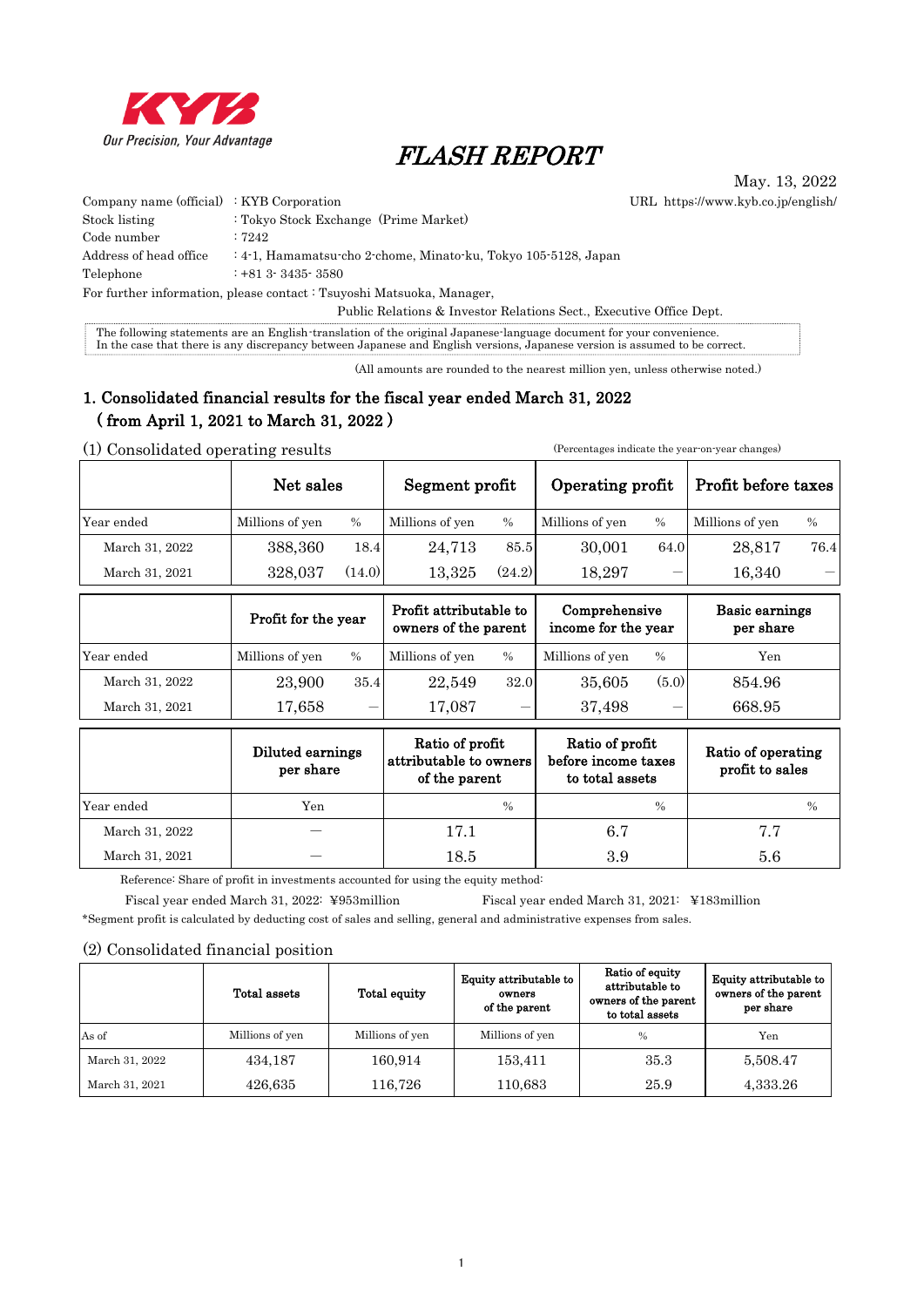## (3) Consolidated cash flows

|                | Cash flows from<br>operating activities | Cash flows from<br>investing activities | Cash flows from<br>financing activities | Cash and<br>cash equivalents<br>at the end of year |
|----------------|-----------------------------------------|-----------------------------------------|-----------------------------------------|----------------------------------------------------|
| Year ended     | Millions of yen                         | Millions of yen                         | Millions of yen                         | Millions of yen                                    |
| March 31, 2022 | 24,247                                  | (10, 871)                               | (32,711)                                | 52,118                                             |
| March 31, 2021 | 20,826                                  | (6, 281)                                | 1,146                                   | 68,700                                             |

## 2. Cash dividends

| Annual cash dividends per share |                         |                             |                         |          | Total cash | Payout ratio          | Ratio of<br>dividends<br>to equity |                                                              |
|---------------------------------|-------------------------|-----------------------------|-------------------------|----------|------------|-----------------------|------------------------------------|--------------------------------------------------------------|
|                                 | End of<br>first quarter | End of<br>second<br>quarter | End of<br>third quarter | Year-end | Total      | dividends<br>(Annual) | (Consolidated)                     | attributable to<br>owners of the<br>parent<br>(consolidated) |
| Year ended                      | Yen                     | Yen                         | Yen                     | Yen      | Yen        | Millions of yen       | $\%$                               | $\%$                                                         |
| March 31, 2021                  |                         | 0.00                        |                         | 75.00    | 75.00      | 1,916                 | 11.2                               | 2.1                                                          |
| March 31, 2022                  | _                       | 45.00                       | _                       | 60.00    | 105.00     | 2,682                 | 12.3                               | 2.1                                                          |
| March 31, 2023 (Forecast)       |                         | 60.00                       |                         | 60.00    | 120.00     |                       | 18.0                               |                                                              |

\*The above table shows dividends on common shares. Please refer to "(Reference) Dividends for Class Shares" for information regarding dividends on class shares, which are unlisted and have different rights from common shares.

## 3. Forecasts for the fiscal year ending March 31, 2023 ( April 1, 2022 to March 31, 2023 )

|           | Net sales       |               | Segment profit  |      | Operating profit |               | (Percentages indicate the year-on-year changes)<br>Profit before taxes |               |
|-----------|-----------------|---------------|-----------------|------|------------------|---------------|------------------------------------------------------------------------|---------------|
|           | Millions of yen | $\frac{0}{0}$ | Millions of yen | $\%$ | Millions of yen  | $\frac{0}{0}$ | Millions of yen                                                        | $\frac{0}{0}$ |
| Full year | 410,000         | 5.6           | 26,500          | 7.2  | 26,500           | (11.7)        | 26,000                                                                 | (9.8)         |

|           | Profit for the period |               | Profit<br>attributable to<br>owners of the parent |               | Basic earnings<br>per share |
|-----------|-----------------------|---------------|---------------------------------------------------|---------------|-----------------------------|
|           | Millions of yen       | $\frac{0}{0}$ | Millions of yen                                   | $\frac{0}{0}$ | Yen                         |
| Full year | 19,000                | (20.5)        | 18,000                                            | (20.2)        | 668.01                      |

\*Segment profit is calculated by deducting cost of sales and selling, general and administrative expenses from sales.

## (Reference) Dividends for Class Shares

Dividends per share related to Class Shares with different rights from those of common shares are as follows.

| Class A Shares            | Annual cash dividends per share |                          |                         |              |              |  |  |  |
|---------------------------|---------------------------------|--------------------------|-------------------------|--------------|--------------|--|--|--|
|                           | End of first<br>quarter         | End of second<br>quarter | End of third<br>quarter | Year-end     | Total        |  |  |  |
| Year ended                | Yen                             | Yen                      | Yen                     | Yen          | Yen          |  |  |  |
| March 31, 2022            |                                 | 1,952,054.80             |                         | 3,739,726.00 | 5,691,780.80 |  |  |  |
| March 31, 2023 (Forecast) |                                 | 3,760,274.00             |                         | 3,739,726.00 | 7,500,000.00 |  |  |  |

\* Number of Class A Shares issued are 125 shares. The Class A Shares were issued on 28 June 2021.

Dividend whose reference date is attributed during FY2022 is planned to be 937 million yen.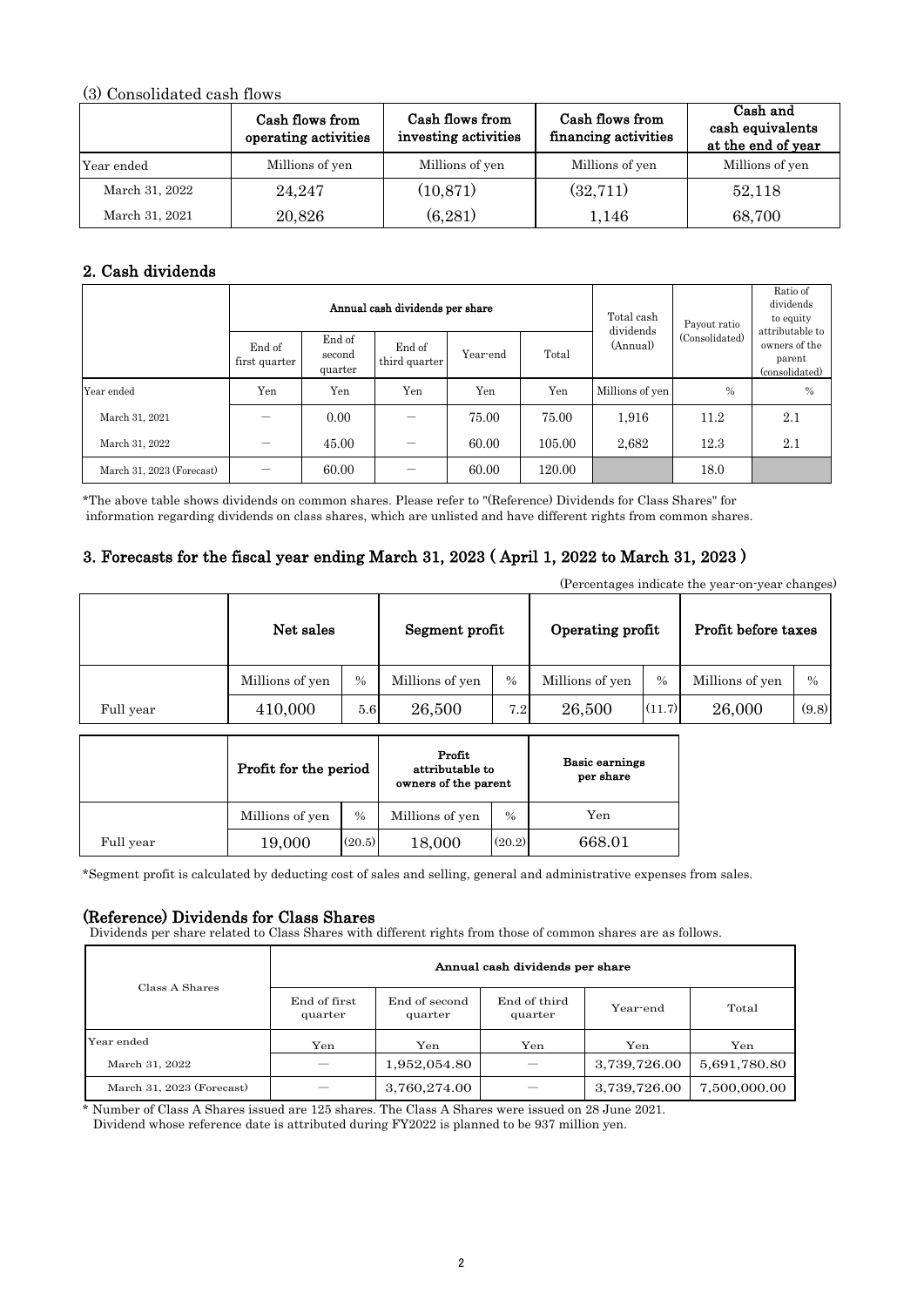# **Consolidated Statements of Financial Position**

KYB Corporation and its Consolidated Subsidiaries

(Unit: Millions of yen)

|                                                   | As of March 31, 2021 | As of March 31, 2022 |
|---------------------------------------------------|----------------------|----------------------|
| Assets                                            |                      |                      |
| Current assets:                                   |                      |                      |
| Cash and cash equivalents                         | 68,700               | 52,118               |
| Trade and other receivables                       | 98,898               | 108,823              |
| Inventories                                       | 53,997               | 66,114               |
| Other current financial assets                    | 1,112                | 2,755                |
| Other current assets                              | 13,545               | 10,611               |
| Total current assets                              | 236,252              | 240,421              |
|                                                   |                      |                      |
| Non-current assets:                               |                      |                      |
| Property, plant and equipment                     | 160,308              | 159,803              |
| Goodwill                                          | 248                  | 266                  |
| Intangible assets                                 | 4,106                | 3,549                |
| Investments accounted for using the equity method | 4,924                | 6,484                |
| Other non-current financial assets                | 15,647               | 14,545               |
| Other non-current assets                          | 3,375                | 7,204                |
| Deferred tax assets                               | 1,775                | 1,916                |
| Total non-current assets                          | 190,383              | 193,766              |
| <b>Total assets</b>                               | 426,635              | 434,187              |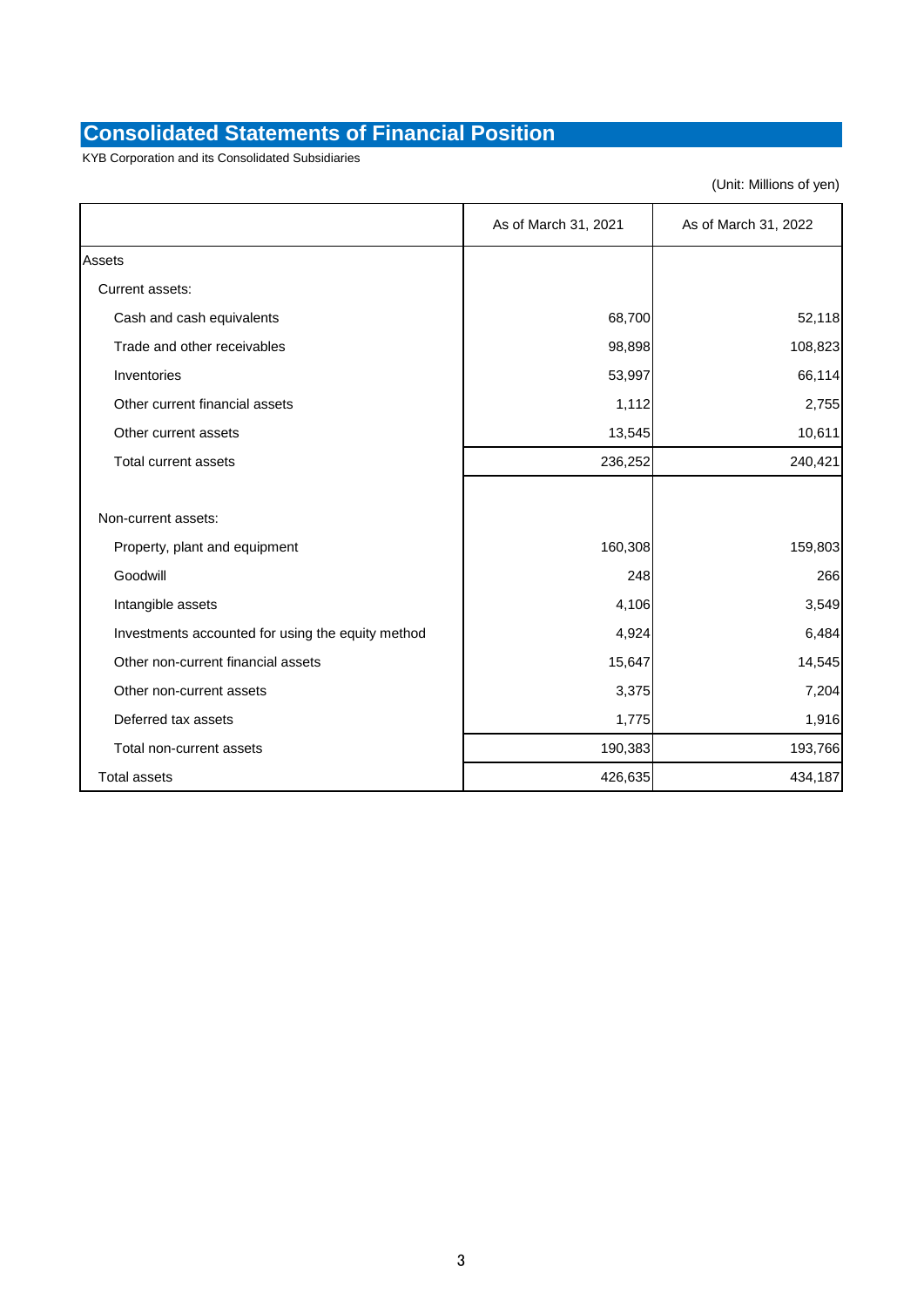(Unit: Millions of yen)

|                                                   | As of March 31, 2021 | As of March 31, 2022 |
|---------------------------------------------------|----------------------|----------------------|
| Liabilities and equity                            |                      |                      |
| <b>Current liabilities:</b>                       |                      |                      |
| Trade and other payables                          | 74,437               | 81,737               |
| Borrowings                                        | 70,010               | 65,815               |
| Income tax payables                               | 1,662                | 3,168                |
| Other current financial liabilities               | 27,068               | 30,495               |
| Provisions                                        | 28,466               | 13,920               |
| Other current liabilities                         | 2,837                | 3,237                |
| <b>Total current liabilities</b>                  | 204,480              | 198,371              |
|                                                   |                      |                      |
| Non-current liabilities:                          |                      |                      |
| Bonds and borrowings                              | 54,836               | 25,041               |
| Liabilities for retirement benefits               | 6,715                | 4,629                |
| Other non-current financial liabilities           | 30,152               | 27,830               |
| Provisions                                        | 5,383                | 8,612                |
| Other non-current liabilities                     | 820                  | 716                  |
| Deferred tax liabilities                          | 7,523                | 8,074                |
| Total non-current liabilities                     | 105,430              | 74,902               |
| <b>Total liabilities</b>                          | 309,910              | 273,273              |
| Equity                                            |                      |                      |
| Equity attributable to owners of the parent:      |                      |                      |
| Share capital                                     | 27,648               | 27,648               |
| Capital surplus                                   | 29,414               | 38,351               |
| Retained earnings                                 | 49,579               | 76,007               |
| Treasury shares                                   | (603)                | (605)                |
| Other components of equity                        | 4,645                | 12,010               |
| Total equity attributable to owners of the parent | 110,683              | 153,411              |
| Non-controlling interests                         | 6,043                | 7,503                |
| <b>Total equity</b>                               | 116,726              | 160,914              |
| Total liabilities and equity                      | 426,635              | 434,187              |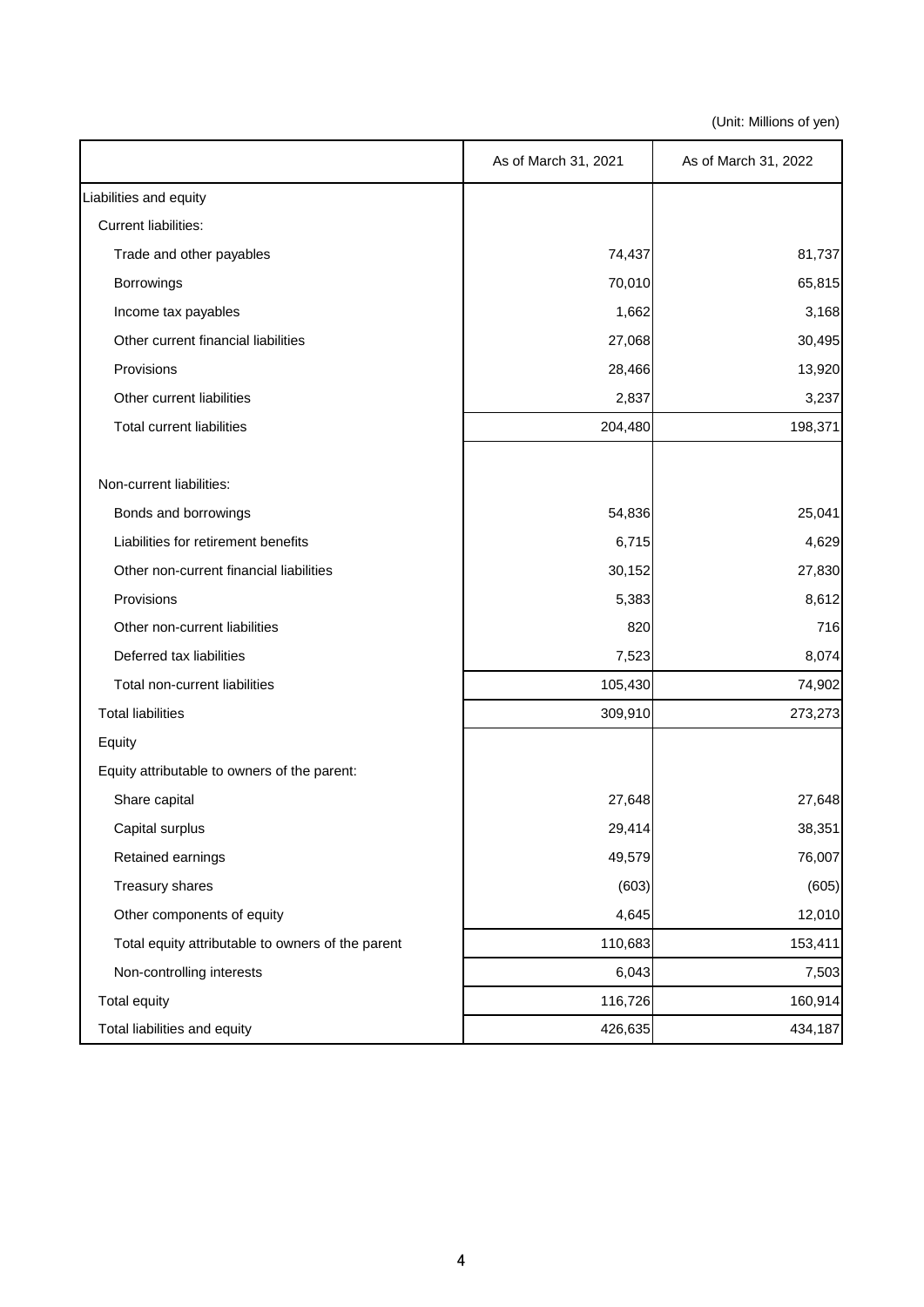## **Consolidated Statements of Income**

KYB Corporation and its Consolidated Subsidiaries

(Unit: Millions of yen)

|                                              | For the fiscal year<br>ended March 31, 2021<br>(Apr. 1, 2020 through Mar. 31, 2021) | For the fiscal year<br>ended March 31, 2022<br>(Apr. 1, 2021 through Mar. 31, 2022) |
|----------------------------------------------|-------------------------------------------------------------------------------------|-------------------------------------------------------------------------------------|
| Net sales                                    | 328,037                                                                             | 388,360                                                                             |
| Cost of sales                                | 267,729                                                                             | 309,601                                                                             |
| Gross profit                                 | 60,308                                                                              | 78,759                                                                              |
| Selling, general and administrative expenses | 46,983                                                                              | 54,046                                                                              |
| Equity in earnings of affiliates             | 183                                                                                 | 953                                                                                 |
| Other income                                 | 3,152                                                                               | 3,024                                                                               |
| Other expenses                               | (1,637)                                                                             | (1, 311)                                                                            |
| Operating profit                             | 18,297                                                                              | 30,001                                                                              |
| Finance income                               | 815                                                                                 | 1,155                                                                               |
| Finance costs                                | 2,773                                                                               | 2,340                                                                               |
| Profit before taxes                          | 16,340                                                                              | 28,817                                                                              |
| Income tax expenses                          | (1, 318)                                                                            | 4,917                                                                               |
| Profit for the year                          | 17,658                                                                              | 23,900                                                                              |
| Profit attributable to:                      |                                                                                     |                                                                                     |
| Owners of the parent                         | 17,087                                                                              | 22,549                                                                              |
| Non-controlling interests                    | 570                                                                                 | 1,351                                                                               |
| Profit for the year                          | 17,658                                                                              | 23,900                                                                              |
| Earnings per share                           |                                                                                     |                                                                                     |
| Basic earnings per share (in yen)            | 668.95                                                                              | 854.96                                                                              |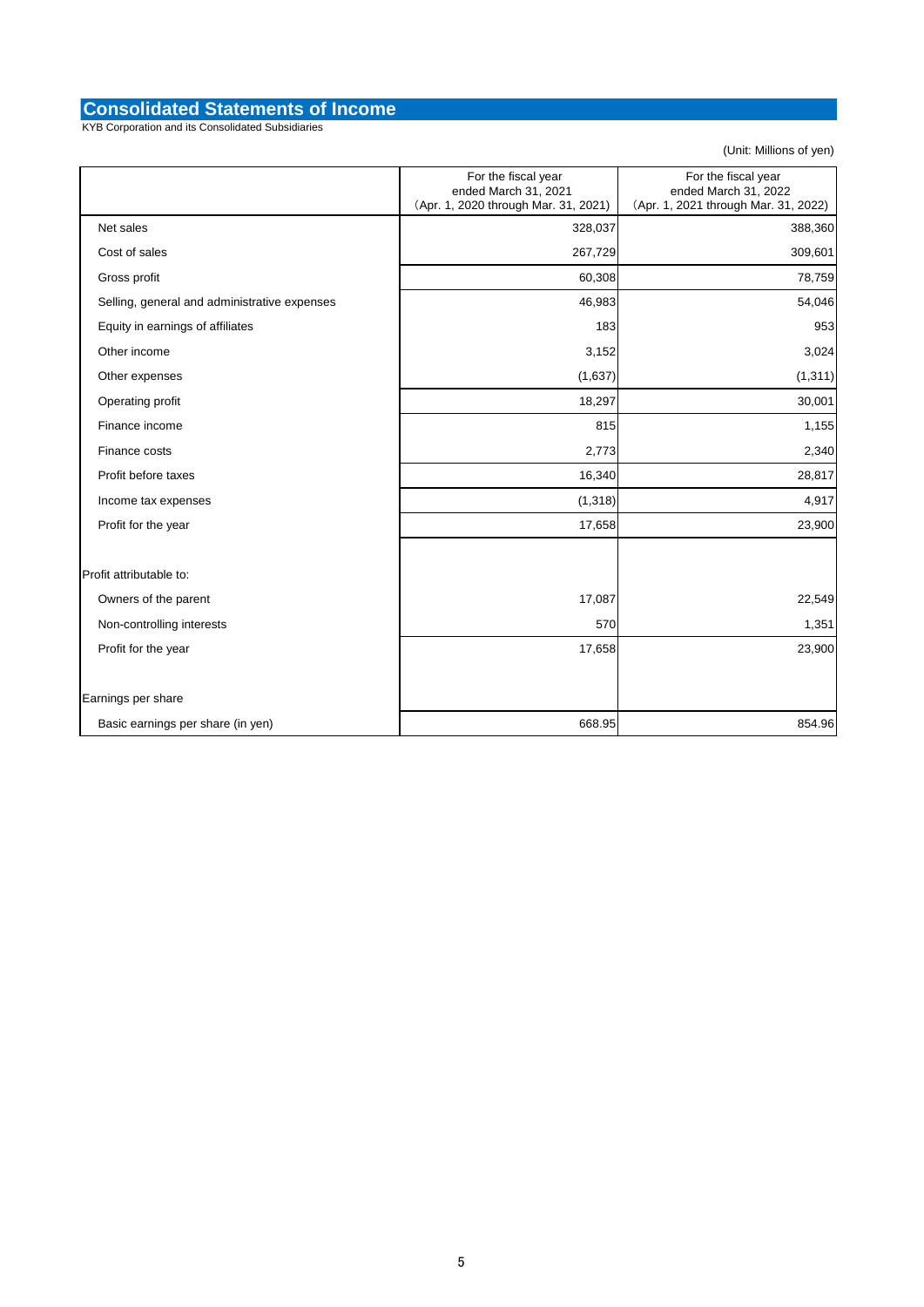## **Consolidated Statements of Comprehensive Income**

KYB Corporation and its Consolidated Subsidiaries

```
(Unit: Millions of yen)
```

|                                                                                                                                                         | For the fiscal year<br>ended March 31, 2021<br>(Apr. 1, 2020 through Mar. 31, 2021) | For the fiscal year<br>ended March 31, 2022<br>(Apr. 1, 2021 through Mar. 31, 2022) |
|---------------------------------------------------------------------------------------------------------------------------------------------------------|-------------------------------------------------------------------------------------|-------------------------------------------------------------------------------------|
| Profit for the year                                                                                                                                     | 17,658                                                                              | 23,900                                                                              |
| Other comprehensive income:<br>Items that will not be reclassified to profit or loss:<br>Net changes in financial assets measured at fair value through |                                                                                     |                                                                                     |
| other comprehensive income                                                                                                                              | 5,967                                                                               | (772)                                                                               |
| Remeasurements of defined benefit plans                                                                                                                 | 8,641                                                                               | 3,985                                                                               |
| Share of other comprehensive income of investments<br>accounted for using the equity method                                                             | (44)                                                                                | 5                                                                                   |
| Total                                                                                                                                                   | 14,565                                                                              | 3,217                                                                               |
| Items that may be reclassified to profit or loss:                                                                                                       |                                                                                     |                                                                                     |
| Exchange differences on translation of foreign operations                                                                                               | 5,139                                                                               | 7,593                                                                               |
| Share of other comprehensive income of investments<br>accounted for using the equity method                                                             | 136                                                                                 | 894                                                                                 |
| Total                                                                                                                                                   | 5,276                                                                               | 8,487                                                                               |
| Total other comprehensive income                                                                                                                        | 19,841                                                                              | 11,705                                                                              |
| Comprehensive income for the year                                                                                                                       | 37,498                                                                              | 35,605                                                                              |
| Comprehensive income for the year attributable to:                                                                                                      |                                                                                     |                                                                                     |
| Owners of the parent                                                                                                                                    | 36,590                                                                              | 33,793                                                                              |
| Non-controlling interests                                                                                                                               | 908                                                                                 | 1,811                                                                               |
| Comprehensive income for the year                                                                                                                       | 37,498                                                                              | 35,605                                                                              |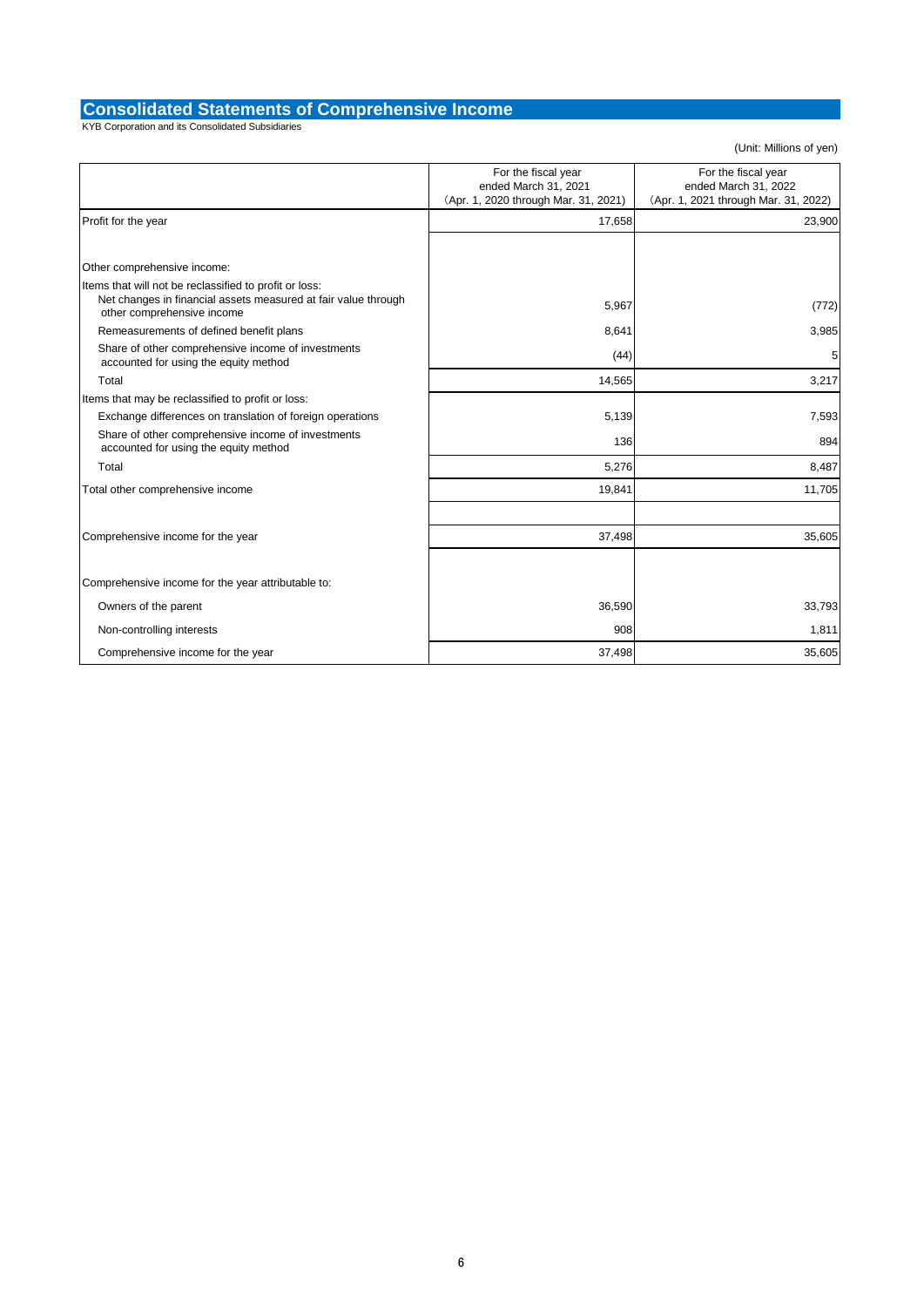# **Consolidated Statements of Changes in Equity**

KYB Corporation and its Consolidated Subsidiaries

Share capital Capital surplus Retained earnings Treasury shares Balance at April 1, 2020 27,648 29,414 29,414 19,617 19,617 (602) Comprehensive income for the year: Profit for the year  $-$  17,087 Other comprehensive income Total comprehensive income for the year  $-$  17,087 Transactions with owners: Contributions by and distributions to owners in their capacity as owners: Issuance of preference shares Share issuance costs Transfer of share capital to capital surplus Acquisition of treasury shares  $(2)$ Disposal of treasury shares Dividends of surplus Transfer to retained earnings  $+$  12,875 Total contributions by and distributions to owners  $\frac{1}{2}$  in their capacity as owners  $\frac{1}{2}$  (2) Changes in equity interest of subsidiaries: Dividends of surplus Total changes in equity interest of subsidiaries Total transactions with owners  $12,875$  (2) Balance at March 31, 2021 27,648 27,648 29,414 29,414 49,579 49,579 (603) Balance at April 1, 2021 **27,648** 27,648 29,414 49,579 49,579 (603) Comprehensive income for the year: Profit for the year  $-$  22,549 Other comprehensive income Total comprehensive income for the year  $22,549$ Transactions with owners: Contributions by and distributions to owners in their capacity as owners: Issuance of preference shares 6,250 6,250 6,250 6,250 6,250 6,250 6,250 6,250 6,250 6,250 6,250 6,250 6,250 6,250 6,250 6,250 6,250 6,250 6,250 6,250 6,250 6,250 6,250 6,250 6,250 6,250 6,250 6,250 6,250 6,250 6,250 6,250 Share issuance costs  $-$  (254) -  $\sim$  (254) Transfer of share capital to capital surplus (6,250) 6,250 Acquisition of treasury shares  $(2)$ Disposal of treasury shares  $0$   $0$ Dividends of surplus  $-$  (3,309) Transfer to retained earnings - - 3,879 - Total contributions by and distributions to owners  $\begin{bmatrix}\n 1 & 0 & 0 \\
0 & 0 & 0 \\
0 & 0 & 0\n \end{bmatrix}\n \begin{bmatrix}\n 0 & 0 & 0 \\
0 & 0 & 0 \\
0 & 0 & 0\n \end{bmatrix}\n \begin{bmatrix}\n 0 & 0 & 0 \\
0 & 0 & 0 \\
0 & 0 & 0\n \end{bmatrix}\n \begin{bmatrix}\n 0 & 0 & 0 \\
0 & 0 & 0 \\
0 & 0 & 0\n \end{bmatrix}\n \begin{bmatrix}\n$ Changes in equity interest of subsidiaries: Dividends of surplus Total changes in equity interest of subsidiaries Total transactions with owners  $\begin{vmatrix} 2 & -1 \\ 4 & 8 \end{vmatrix}$   $\begin{vmatrix} 8 & 9 & 3 \end{vmatrix}$   $\begin{vmatrix} 3 & 879 \\ 1 & 3 & 8 \end{vmatrix}$  (2) Balance at March 31, 2022 27,648 38,351 76,007 38,351 38,351 76,007 38,351 38,351 76,007 38,351 39, (Unit: Millions of yen)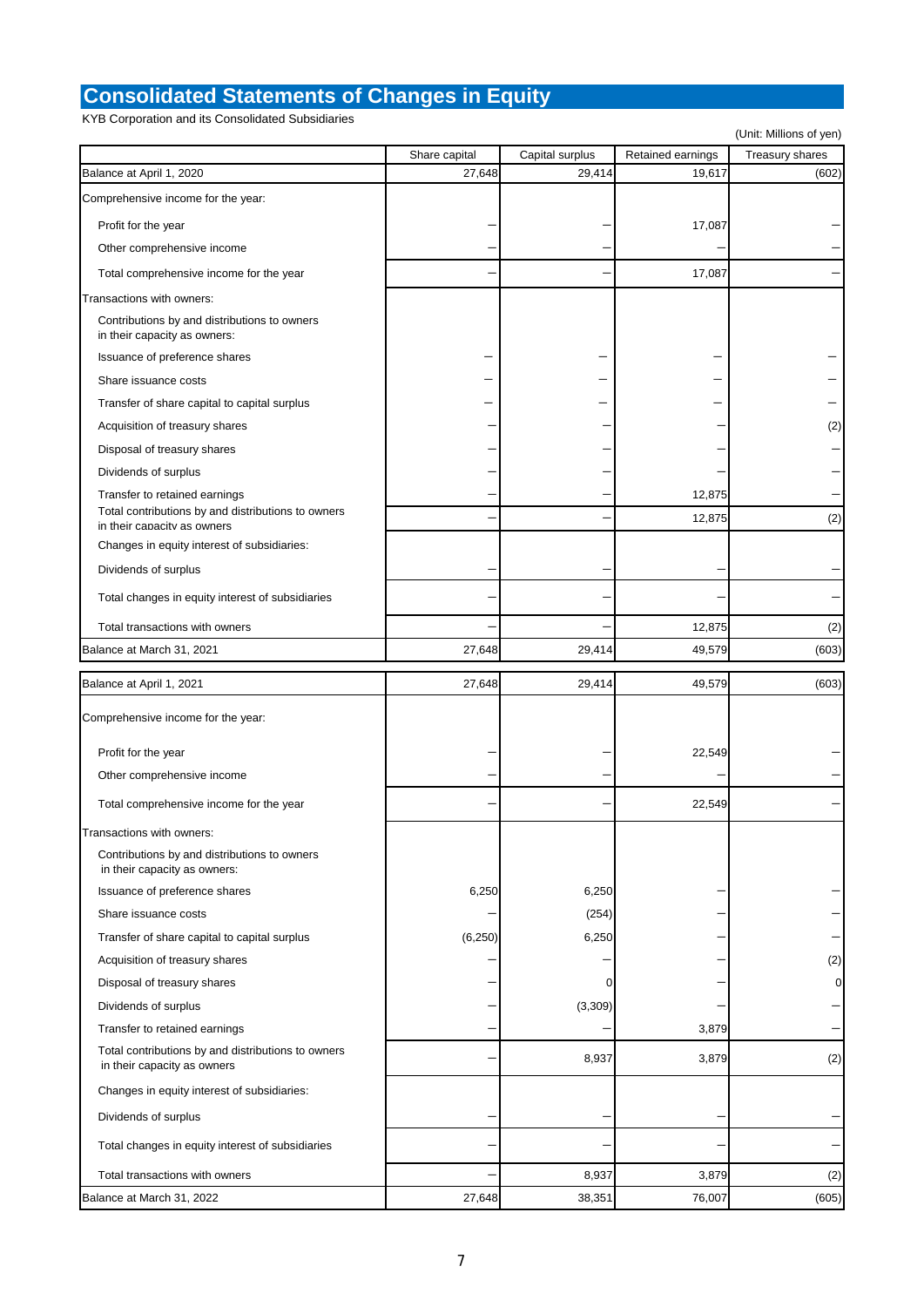| (Unit: Millions of yen)                                                           |                                                                                                            |                                               |                                                                       |                                           |                                                                                    |                                  |                 |  |  |  |  |
|-----------------------------------------------------------------------------------|------------------------------------------------------------------------------------------------------------|-----------------------------------------------|-----------------------------------------------------------------------|-------------------------------------------|------------------------------------------------------------------------------------|----------------------------------|-----------------|--|--|--|--|
|                                                                                   |                                                                                                            | Other components of equity                    |                                                                       |                                           |                                                                                    |                                  |                 |  |  |  |  |
|                                                                                   | Net changes in<br>financial assets<br>measured at fair<br>value through<br>other comprehen-<br>sive income | Remeasurements<br>of defined<br>benefit plans | Exchange<br>differences<br>on translation<br>of foreign<br>operations | Total<br>other<br>components<br>of equity | Comprehensive<br>income for the<br>year attributable<br>to owners<br>of the parent | Non-<br>controlling<br>interests | Total<br>equity |  |  |  |  |
| Balance at April 1, 2020                                                          | 2,120                                                                                                      |                                               | (4, 103)                                                              | (1,983)                                   | 74,094                                                                             | 5,721                            | 79,815          |  |  |  |  |
| Comprehensive income for the year:                                                |                                                                                                            |                                               |                                                                       |                                           |                                                                                    |                                  |                 |  |  |  |  |
| Profit for the year                                                               |                                                                                                            |                                               |                                                                       |                                           | 17,087                                                                             | 570                              | 17,658          |  |  |  |  |
| Other comprehensive income                                                        | 5,967                                                                                                      | 8,593                                         | 4,943                                                                 | 19,503                                    | 19,503                                                                             | 338                              | 19,841          |  |  |  |  |
| Total comprehensive income for the year                                           | 5,967                                                                                                      | 8,593                                         | 4,943                                                                 | 19,503                                    | 36,590                                                                             | 908                              | 37,498          |  |  |  |  |
| Transactions with owners:                                                         |                                                                                                            |                                               |                                                                       |                                           |                                                                                    |                                  |                 |  |  |  |  |
| Contributions by and distributions to owners<br>in their capacity as owners:      |                                                                                                            |                                               |                                                                       |                                           |                                                                                    |                                  |                 |  |  |  |  |
| Issuance of preference shares                                                     |                                                                                                            |                                               |                                                                       |                                           |                                                                                    |                                  |                 |  |  |  |  |
| Share issuance costs                                                              |                                                                                                            |                                               | -                                                                     |                                           |                                                                                    |                                  |                 |  |  |  |  |
| Transfer of share capital to capital surplus                                      |                                                                                                            |                                               |                                                                       |                                           |                                                                                    |                                  |                 |  |  |  |  |
| Acquisition of treasury shares                                                    |                                                                                                            |                                               |                                                                       |                                           | (2)                                                                                |                                  | (2)             |  |  |  |  |
| Disposal of treasury shares                                                       |                                                                                                            |                                               |                                                                       |                                           |                                                                                    |                                  |                 |  |  |  |  |
| Dividends of surplus                                                              |                                                                                                            |                                               |                                                                       |                                           |                                                                                    |                                  |                 |  |  |  |  |
| Transfer to retained earnings                                                     | (4, 282)                                                                                                   | (8,593)                                       | -                                                                     | (12, 875)                                 |                                                                                    |                                  |                 |  |  |  |  |
| Total contributions by and distributions to owners<br>in their capacity as owners | (4, 282)                                                                                                   | (8, 593)                                      |                                                                       | (12, 875)                                 | (2)                                                                                |                                  | (2)             |  |  |  |  |
| Changes in equity interest of subsidiaries:                                       |                                                                                                            |                                               |                                                                       |                                           |                                                                                    |                                  |                 |  |  |  |  |
| Dividends of surplus                                                              |                                                                                                            |                                               |                                                                       |                                           |                                                                                    | (586)                            | (586)           |  |  |  |  |
| Total changes in equity interest of subsidiaries                                  |                                                                                                            |                                               |                                                                       |                                           |                                                                                    | (586)                            | (586)           |  |  |  |  |
| Total transactions with owners                                                    | (4, 282)                                                                                                   | (8,593)                                       |                                                                       | (12, 875)                                 | (2)                                                                                | (586)                            | (587)           |  |  |  |  |
| Balance at March 31, 2021                                                         | 3,805                                                                                                      |                                               | 840                                                                   | 4,645                                     | 110,683                                                                            | 6,043                            | 116,726         |  |  |  |  |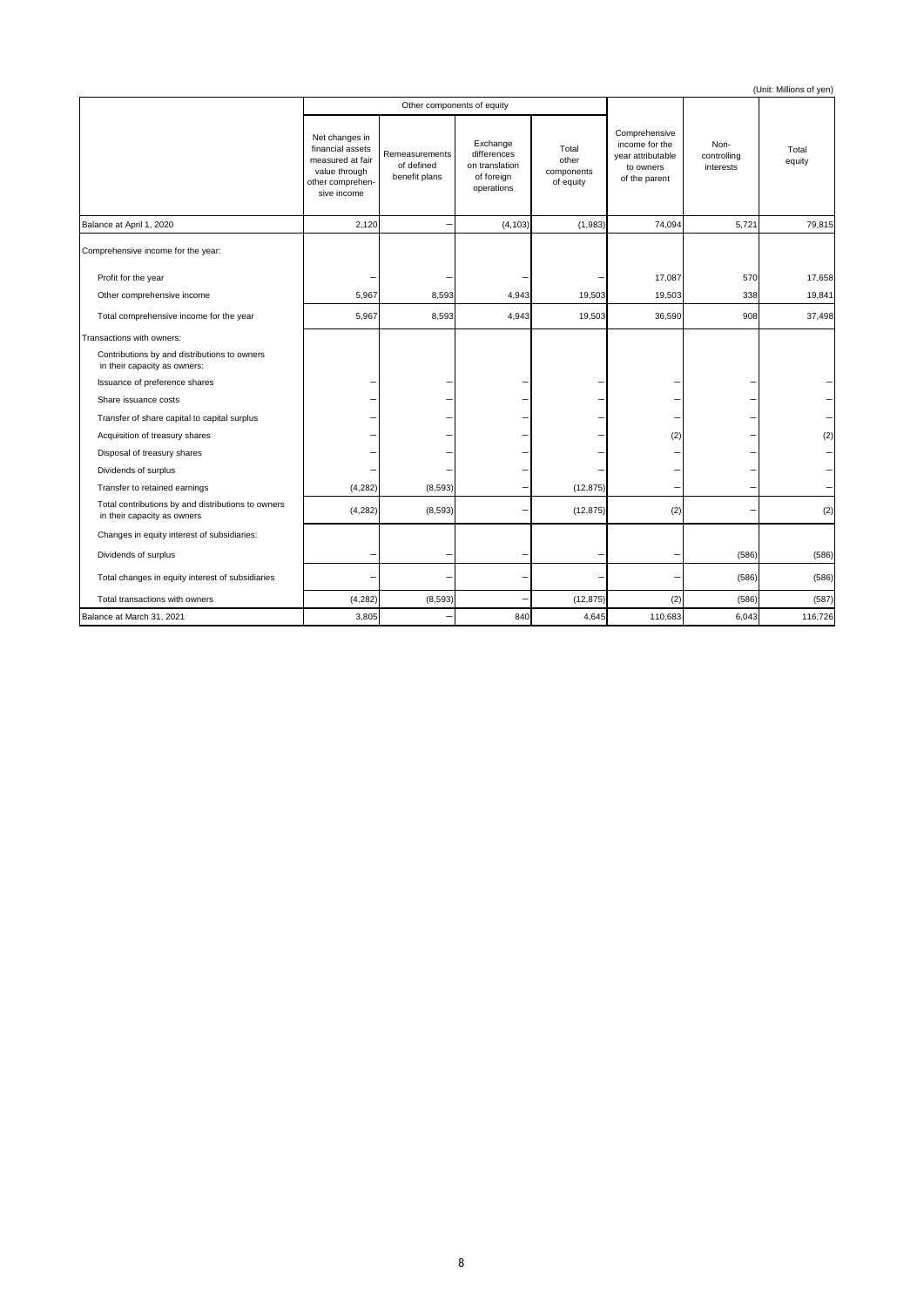| Balance at April 1, 2021                                                          | 3,805 |         | 840   | 4,645   | 110,683 | 6,043 | 116,726     |
|-----------------------------------------------------------------------------------|-------|---------|-------|---------|---------|-------|-------------|
| Comprehensive income for the year:                                                |       |         |       |         |         |       |             |
| Profit for the year                                                               |       | -       | -     |         | 22,549  | 1,351 | 23,900      |
| Other comprehensive income                                                        | (772) | 3,953   | 8,063 | 11,244  | 11,244  | 460   | 11,705      |
| Total comprehensive income for the year                                           | (772) | 3,953   | 8,063 | 11,244  | 33,793  | 1,811 | 35,605      |
| Transactions with owners:                                                         |       |         |       |         |         |       |             |
| Contributions by and distributions to owners<br>in their capacity as owners:      |       |         |       |         |         |       |             |
| Issuance of preference shares                                                     |       |         |       |         | 12,500  |       | 12,500      |
| Share issuance costs                                                              |       |         | -     |         | (254)   |       | (254)       |
| Transfer of share capital to capital surplus                                      |       |         |       |         |         |       |             |
| Acquisition of treasury shares                                                    |       |         | -     |         | (2)     |       | (2)         |
| Disposal of treasury shares                                                       |       |         | -     |         |         |       | $\mathbf 0$ |
| Dividends of surplus                                                              |       |         | -     |         | (3,309) |       | (3,309)     |
| Transfer to retained earnings                                                     | 74    | (3,953) | -     | (3,879) |         |       |             |
| Total contributions by and distributions to owners<br>in their capacity as owners | 74    | (3,953) |       | (3,879) | 8,935   |       | 8,935       |
| Changes in equity interest of subsidiaries:                                       |       |         |       |         |         |       |             |
| Dividends of surplus                                                              |       |         |       |         |         | (351) | (351)       |
| Total changes in equity interest of subsidiaries                                  |       |         |       |         |         | (351) | (351)       |
| Total transactions with owners                                                    | 74    | (3,953) |       | (3,879) | 8,935   | (351) | 8,584       |
| Balance at March 31, 2022                                                         | 3,108 |         | 8,902 | 12,010  | 153,411 | 7,503 | 160,914     |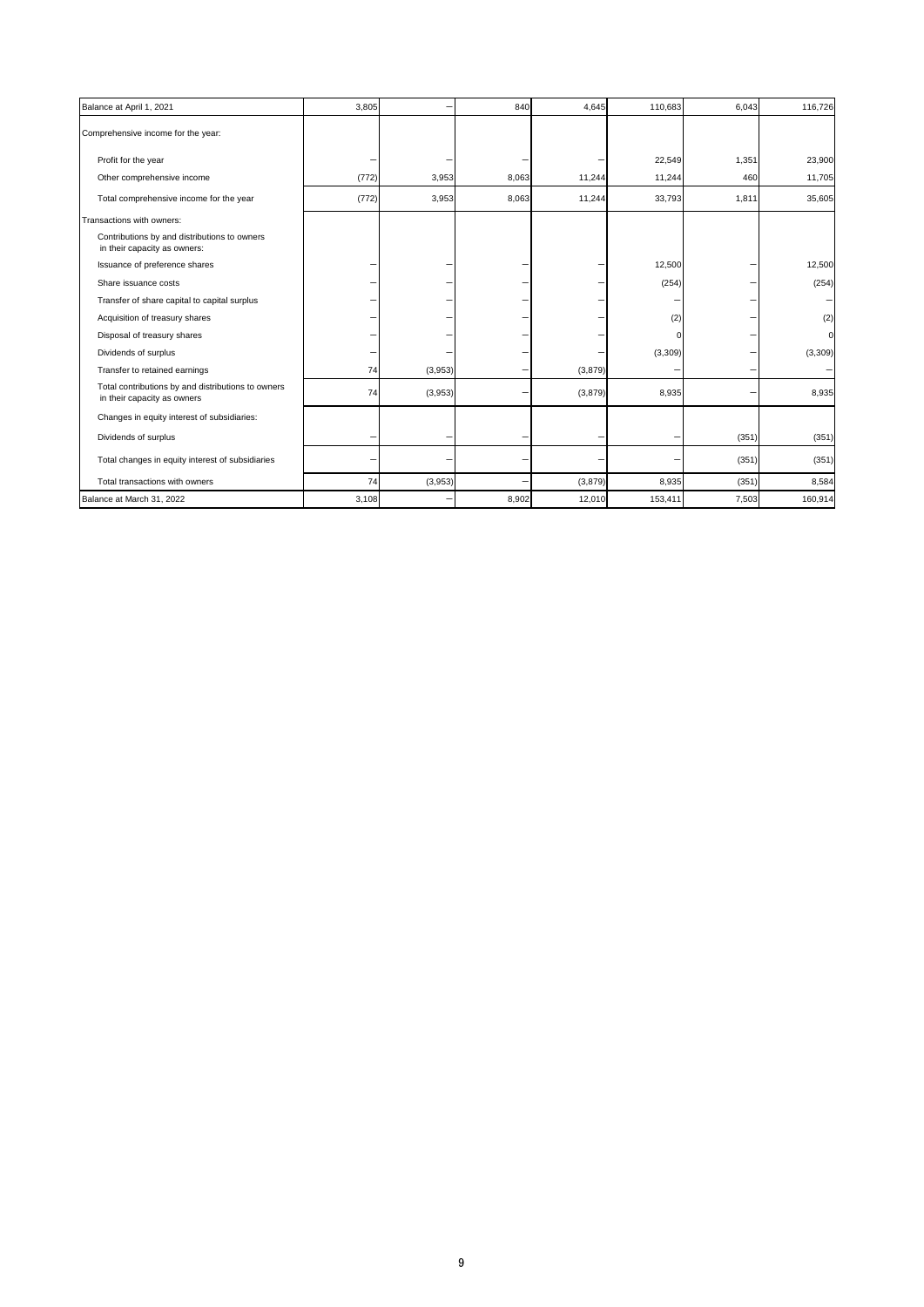### **Consolidated Statements of Cash Flows**

KYB Corporation and its Consolidated Subsidiaries

| (Unit: Millions of yen)                                               |                                                              |                                                              |  |  |  |  |  |
|-----------------------------------------------------------------------|--------------------------------------------------------------|--------------------------------------------------------------|--|--|--|--|--|
|                                                                       | For the fiscal year                                          | For the fiscal year                                          |  |  |  |  |  |
|                                                                       | ended March 31, 2021<br>(Apr. 1, 2020 through Mar. 31, 2021) | ended March 31, 2022<br>(Apr. 1, 2021 through Mar. 31, 2022) |  |  |  |  |  |
| Cash flows from operating activities:                                 |                                                              |                                                              |  |  |  |  |  |
| Profit before taxes                                                   | 16,340                                                       | 28,817                                                       |  |  |  |  |  |
| Depreciation and amortization                                         | 18,634                                                       | 18,314                                                       |  |  |  |  |  |
| Impairment losses                                                     | 1,034                                                        | 839                                                          |  |  |  |  |  |
| Reversal gain of impairment losses                                    | (61)                                                         | (53)                                                         |  |  |  |  |  |
| Gain on sales of fixed asset                                          | (70)                                                         | (54)                                                         |  |  |  |  |  |
| Increase (decrease) in assets and liabilities for retirement benefits | (326)                                                        | (438)                                                        |  |  |  |  |  |
| Increase (decrease) in provisions for product warranties              | (23, 764)                                                    | (9,508)                                                      |  |  |  |  |  |
| Finance income                                                        | (815)                                                        | (1, 155)                                                     |  |  |  |  |  |
| Finance costs                                                         | 2,773                                                        | 2,340                                                        |  |  |  |  |  |
| Equity in profit of affiliates                                        | (183)                                                        | (953)                                                        |  |  |  |  |  |
| (Increase) decrease in trade and other receivables                    | (481)                                                        | (5, 471)                                                     |  |  |  |  |  |
| (Increase) decrease in inventories                                    | 3,824                                                        | (8, 352)                                                     |  |  |  |  |  |
| Increase (decrease) in trade and other payables                       | 1,825                                                        | 2,809                                                        |  |  |  |  |  |
| Other                                                                 | 5,766                                                        | 363                                                          |  |  |  |  |  |
| Subtotal                                                              | 24,495                                                       | 27,497                                                       |  |  |  |  |  |
| Interest received                                                     | 237                                                          | 208                                                          |  |  |  |  |  |
| Dividends received                                                    | 1,311                                                        | 643                                                          |  |  |  |  |  |
| Interest paid                                                         | (2, 186)                                                     | (1,970)                                                      |  |  |  |  |  |
| Income taxes paid                                                     | (3,016)                                                      | (1,602)                                                      |  |  |  |  |  |
| Payments of loss associated with the Anti-Trust law                   | (15)                                                         | (529)                                                        |  |  |  |  |  |
| Net cash from operating activities                                    | 20,826                                                       | 24,247                                                       |  |  |  |  |  |
| Cash flows from investing activities:                                 |                                                              |                                                              |  |  |  |  |  |
| Payment into time deposits                                            | (972)                                                        | (1,558)                                                      |  |  |  |  |  |
| Proceeds from withdrawal of time deposits                             | 1,052                                                        | 179                                                          |  |  |  |  |  |
| Payment for purchases of property, plant and equipment                | (11, 248)                                                    | (9, 296)                                                     |  |  |  |  |  |
| Proceeds from sales of property, plant and equipment                  | 495                                                          | 160                                                          |  |  |  |  |  |
| Proceeds from liquidation of subsidiary                               | 5                                                            |                                                              |  |  |  |  |  |
| Payment for purchases of other financial assets                       | (3)                                                          | (34)                                                         |  |  |  |  |  |
| Proceeds from sale of other financial assets                          | 4,523                                                        | 213                                                          |  |  |  |  |  |
| Other                                                                 | (134)                                                        | (535)                                                        |  |  |  |  |  |
| Net cash flows from investing activities                              | (6, 281)                                                     | (10, 871)                                                    |  |  |  |  |  |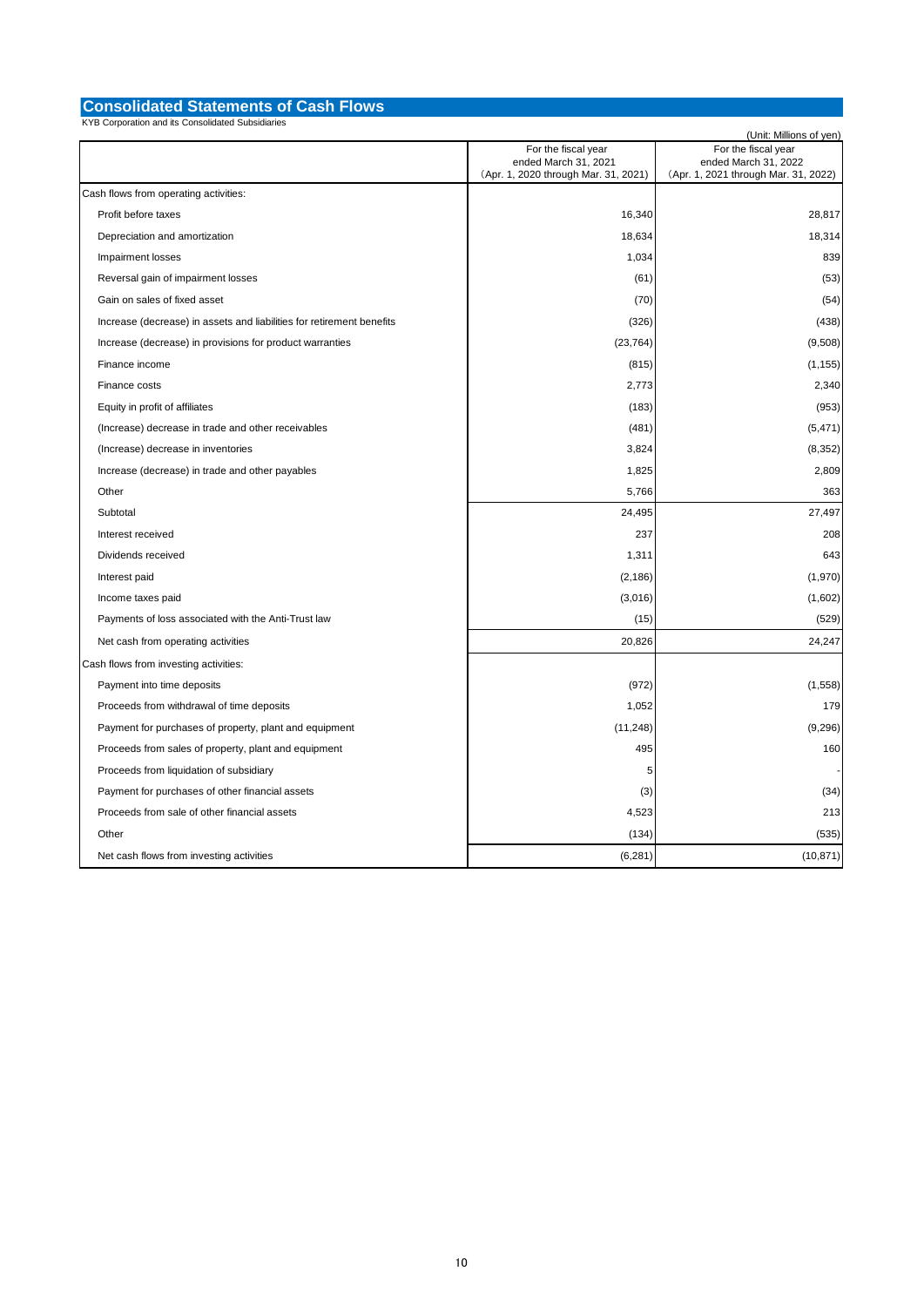| (Unit: Millions of yen)                              |                                                                                     |                                                                                     |  |  |  |  |  |  |
|------------------------------------------------------|-------------------------------------------------------------------------------------|-------------------------------------------------------------------------------------|--|--|--|--|--|--|
|                                                      | For the fiscal year<br>ended March 31, 2021<br>(Apr. 1, 2020 through Mar. 31, 2021) | For the fiscal year<br>ended March 31, 2022<br>(Apr. 1, 2021 through Mar. 31, 2022) |  |  |  |  |  |  |
| Cash flows from financing activities:                |                                                                                     |                                                                                     |  |  |  |  |  |  |
| Net increase (decrease) in short-term borrowings     | 7,382                                                                               | (6, 857)                                                                            |  |  |  |  |  |  |
| Repayments of lease liabilities                      | (5, 248)                                                                            | (5,604)                                                                             |  |  |  |  |  |  |
| Proceeds from long-term borrowings                   | 22,372                                                                              | 18,303                                                                              |  |  |  |  |  |  |
| Repayment of long-term borrowings                    | (28, 493)                                                                           | (55, 726)                                                                           |  |  |  |  |  |  |
| Proceeds from issuance of bonds                      |                                                                                     | 6,962                                                                               |  |  |  |  |  |  |
| Proceeds from sale and lease back                    | 5,820                                                                               | 1,603                                                                               |  |  |  |  |  |  |
| Proceeds from issuance of preference shares          |                                                                                     | 12,271                                                                              |  |  |  |  |  |  |
| Payment for borrowing fee                            | (100)                                                                               |                                                                                     |  |  |  |  |  |  |
| Payments for purchase of treasury shares             | (2)                                                                                 | (2)                                                                                 |  |  |  |  |  |  |
| Proceeds from sales of treasury shares               |                                                                                     | 0                                                                                   |  |  |  |  |  |  |
| Dividends paid                                       |                                                                                     | (3,309)                                                                             |  |  |  |  |  |  |
| Dividends paid to non-controlling interests          | (586)                                                                               | (351)                                                                               |  |  |  |  |  |  |
| Net cash flows from financing activities             | 1,146                                                                               | (32, 711)                                                                           |  |  |  |  |  |  |
| Effect of changes in foreign exchange rates          | 2,586                                                                               | 2,753                                                                               |  |  |  |  |  |  |
| Net increase (decrease) in cash and cash equivalents | 18,277                                                                              | (16, 581)                                                                           |  |  |  |  |  |  |
| Cash and cash equivalents at beginning of year       | 50,423                                                                              | 68,700                                                                              |  |  |  |  |  |  |
| Cash and cash equivalents at end of year             | 68,700                                                                              | 52,118                                                                              |  |  |  |  |  |  |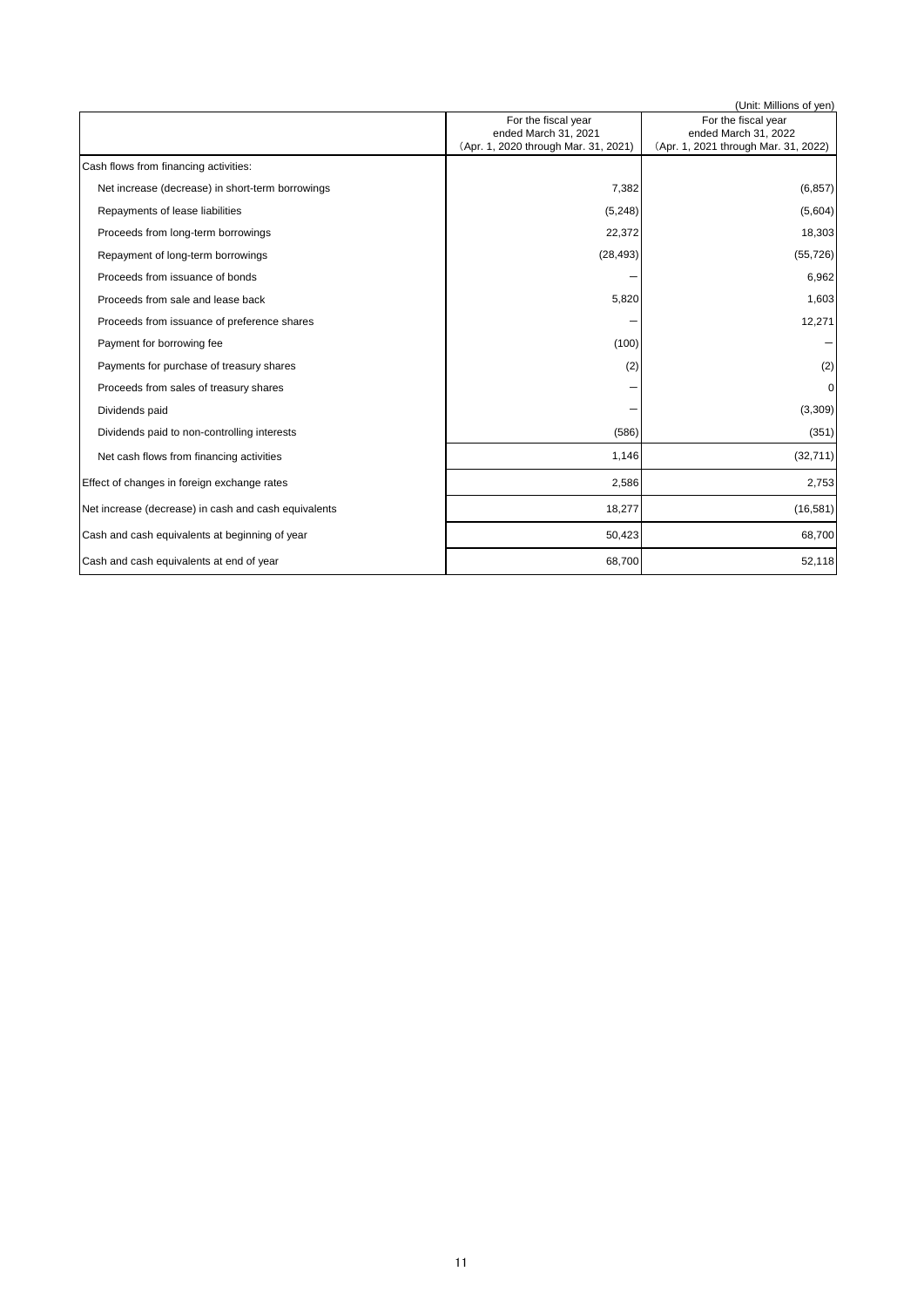## **Segment Information**

KYB Corporation and its Consolidated Subsidiaries

#### For the fiscal year ended March 31, 2021

|                                                                                                                                                                                                                                                                            |                          |                         |                        |          |                 |         |                        | (Unit: Millions of yen) |
|----------------------------------------------------------------------------------------------------------------------------------------------------------------------------------------------------------------------------------------------------------------------------|--------------------------|-------------------------|------------------------|----------|-----------------|---------|------------------------|-------------------------|
|                                                                                                                                                                                                                                                                            |                          |                         | Reportable segment     |          | Others          | Total   | Adjustment<br>(Note 2) | Consolidated            |
|                                                                                                                                                                                                                                                                            | Automotive<br>components | Hydraulic<br>components | Aircraft<br>Components | Subtotal | (Note 1)        |         |                        |                         |
| Net sales:                                                                                                                                                                                                                                                                 |                          |                         |                        |          |                 |         |                        |                         |
| Outside customers                                                                                                                                                                                                                                                          | 197,453                  | 117,338                 | 3,857                  | 318,649  | 9,389           | 328,037 |                        | 328,037                 |
| Intersegment sales and transfers                                                                                                                                                                                                                                           | 784                      | 821                     |                        | 1,605    | 152             | 1,757   | (1,757)                |                         |
| Total                                                                                                                                                                                                                                                                      | 198,237                  | 118,160                 | 3,857                  | 320,254  | 9,541           | 329,795 | (1,757)                | 328,037                 |
| Segment profit (loss) (Note 3)                                                                                                                                                                                                                                             | 8,195                    | 6,553                   | (2, 461)               | 12,287   | 1,037           | 13,324  |                        | 13,325                  |
| Equity in earnings (loss) of affiliates                                                                                                                                                                                                                                    | (8)                      | 191                     |                        | 183      |                 | 183     |                        | 183                     |
| Other income and expenses (net)                                                                                                                                                                                                                                            | (653)                    | 5,753                   | (206)                  | 4,894    | (105)           | 4,789   |                        | 4,789                   |
| Operating profit (loss)                                                                                                                                                                                                                                                    | 7,534                    | 12,497                  | (2,667)                | 17,364   | 932             | 18,296  |                        | 18,297                  |
| Finance income and costs (net)                                                                                                                                                                                                                                             |                          |                         |                        |          |                 |         |                        | (1,958)                 |
| Profit before taxes                                                                                                                                                                                                                                                        |                          |                         |                        |          |                 |         |                        | 16,340                  |
| Depreciation and amortization                                                                                                                                                                                                                                              | 10,344                   | 7,704                   | 262                    | 18,310   | 334             | 18,644  | (10)                   | 18,634                  |
| Impairment loss                                                                                                                                                                                                                                                            | 606                      | 327                     | 90                     | 1,023    | 11              | 1,034   |                        | 1,034                   |
| Increases of non current-assets (Note 4)<br>Alexander of WORLES & WORLD & WORLD AND COMMANDERS INTO A CONTRACT A CONTRACT CONTRACT OF STREET AND CONTRACT COMMANDERS AND COMMANDERS AND CONTRACT OF THE STREET AND CONTRACT OF THE STREET AND A CONTRACT OF THE STREET AND | 6,154                    | 6,814                   | 264                    | 13,232   | 90 <sup>1</sup> | 13,322  | -                      | 13,322                  |

Notes: 1. "Others" includes "Special-purpose Vehicles"and Electronic Equipment" that are not included in the three of reportable segment.

2. ¥1 million of adjustment of segment profit is the elimination of intersegment transactions.

3. Segment profit is calculated by deducting cost of sales and selling, general and administrative expenses from sales.

4. Non current-assets don't include investments accounted for using the equity method , other non-current financial assets and deferred tax assets.

### For the fiscal year ended March 31, 2022

| (Unit: Millions of yen)                  |                          |                         |                        |          |          |         |            |              |  |  |  |
|------------------------------------------|--------------------------|-------------------------|------------------------|----------|----------|---------|------------|--------------|--|--|--|
|                                          |                          | Reportable segment      |                        |          |          | Total   | Adjustment | Consolidated |  |  |  |
|                                          | Automotive<br>components | Hydraulic<br>components | Aircraft<br>Components | Subtotal | (Note 1) |         | (Note 2)   |              |  |  |  |
| Net sales:                               |                          |                         |                        |          |          |         |            |              |  |  |  |
| Outside customers                        | 232,846                  | 141,572                 | 3,655                  | 378,074  | 10,286   | 388,360 |            | 388,360      |  |  |  |
| Intersegment sales and transfers         | 944                      | 716                     |                        | 1,660    | 81       | 1,741   | (1,741)    |              |  |  |  |
| Total                                    | 233,790                  | 142,287                 | 3,655                  | 379,733  | 10,367   | 390,101 | (1,741)    | 388,360      |  |  |  |
| Segment profit (loss) (Note 3)           | 15,417                   | 12,354                  | (3,960)                | 23,812   | 919      | 24,730  | (17)       | 24,713       |  |  |  |
| Equity in earnings of affiliates         | 693                      | 260                     |                        | 953      | -        | 953     |            | 953          |  |  |  |
| Other income and expenses (net)          | 417                      | 4,039                   | (102)                  | 4,355    | (19)     | 4,335   |            | 4,335        |  |  |  |
| Operating profit (loss)                  | 16,527                   | 16,653                  | (4,061)                | 29,119   | 899      | 30,019  | (17)       | 30,001       |  |  |  |
| Finance income and costs (net)           |                          |                         |                        |          |          |         |            | (1, 184)     |  |  |  |
| Profit before taxes                      |                          |                         |                        |          |          |         |            | 28,817       |  |  |  |
| Depreciation and amortization            | 10,454                   | 7,249                   | 131                    | 17,834   | 490      | 18,324  | (10)       | 18,314       |  |  |  |
| Impairment loss                          | 444                      | 337                     | 58                     | 839      | -        | 839     |            | 839          |  |  |  |
| Increases of non current-assets (Note 4) | 7,599                    | 6,547                   | 134                    | 14,280   | 307      | 14,588  |            | 14,588       |  |  |  |

Notes: 1. "Others" includes "Special-purpose Vehicles"and Electronic Equipment" that are not included in the three of reportable segment.

2. ¥17 million of adjustment of segment loss is the elimination of intersegment transactions.

3. Segment profit is calculated by deducting cost of sales and selling, general and administrative expenses from sales.

4. Non current-assets don't include investments accounted for using the equity method , other non-current financial assets and deferred tax assets.

\*With regard to the changes of reportable segment

Conventionally, "System products" was one of reportable segment.

However, as a result of reviewing the segment management classification due to the reorganization of the KYB Group,

we have included it in the "Hydraulic Components" from the current second quarter.

Financial information for the same period of the previous fiscal year has been revised to reflect this change.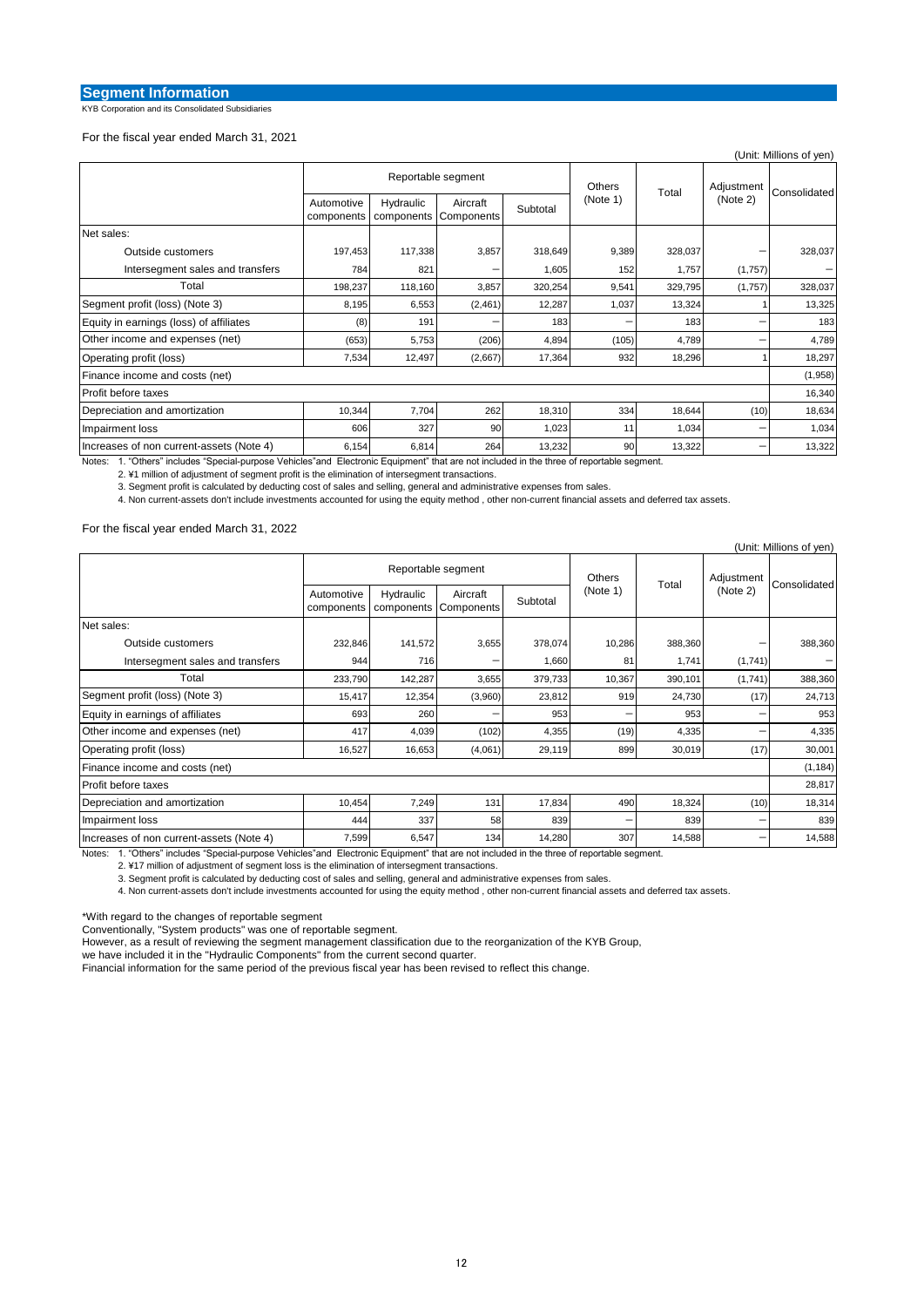

# **Third Quarter of FY2021 Financial Results Supplementary Information**

## **1**.**Breakdown of sales**

|                                                         |                                        | FY2020       |                      | FY2021       |                      | <b>Differences</b> |                      |
|---------------------------------------------------------|----------------------------------------|--------------|----------------------|--------------|----------------------|--------------------|----------------------|
|                                                         |                                        | <b>Sales</b> | composition<br>ratio | <b>Sales</b> | composition<br>ratio | <b>Sales</b>       | composition<br>ratio |
|                                                         |                                        | (¥ million)  |                      | (¥ million)  |                      | (¥ million)        |                      |
| <b>Automotive Components</b>                            |                                        | 197,453      | 60.2%                | 232,846      | 60.0%                | 35,393             | 17.9%                |
|                                                         | Shock absorber for automobiles         | 142,723      | 43.5%                | 169,159      | 43.6%                | 26,436             | 18.5%                |
|                                                         | Shock absorber for motorcycles         | 26,087       | 8.0%                 | 34,868       | 9.0%                 | 8,781              | 33.7%                |
|                                                         | Hydraulic equipment for automobiles    | 24,753       | 7.5%                 | 23,875       | 6.1%                 | $\triangle$ 878    | $-3.5%$              |
|                                                         | <b>Others</b>                          | 3,890        | 1.2%                 | 4,944        | 1.3%                 | 1,054              | 27.1%                |
| <b>Hydraulic Components</b>                             |                                        | 117,338      | 35.8%                | 141,572      | 36.5%                | 24,234             | 20.7%                |
|                                                         | Hydraulic equipment for industrial use | 103,973      | 31.7%                | 128,716      | 33.1%                | 24,743             | 23.8%                |
|                                                         | System products                        | 5,990        | 1.8%                 | 4,633        | 1.2%                 | $\triangle$ 1,357  | $-22.7%$             |
|                                                         | Others                                 | 7,375        | 2.2%                 | 8,223        | 2.1%                 | 848                | 11.5%                |
| <b>Aircraft Components</b>                              |                                        | 3,857        | 1.2%                 | 3,655        | 0.9%                 | $\triangle 202$    | $-5.2%$              |
|                                                         | <b>Aircraft Components</b>             | 3,857        | 1.2%                 | 3,655        | 0.9%                 | $\triangle$ 202    | $-5.2%$              |
| Special-purpose Vehicles and Electronic Equipment, etc. |                                        | 9,389        | 2.9%                 | 10,286       | 2.6%                 | 897                | 9.6%                 |
|                                                         | Special-purpose Vehicles               | 8,282        | 2.5%                 | 9,155        | 2.4%                 | 873                | 10.5%                |
|                                                         | Electronic Equipment, etc.             | 1,107        | 0.3%                 | 1,132        | 0.3%                 | 25                 | 2.3%                 |
|                                                         | Total                                  | 328,037      | 100.0%               | 388,360      | 100.0%               | 60,323             | 18.4%                |